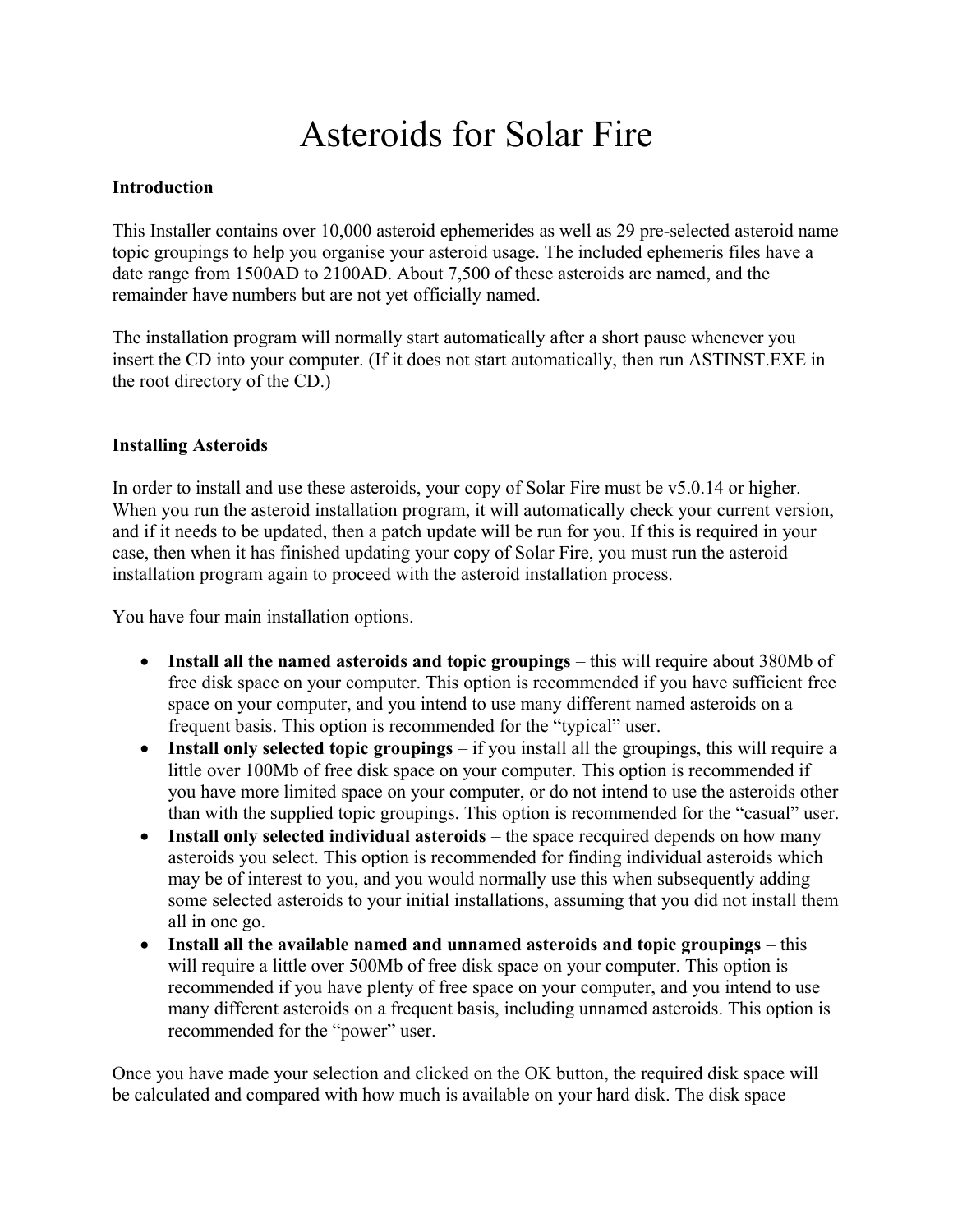requirement is calculated for whichever disk the Swiss Ephemeris is currently installed on, because the asteroids must be installed into the Swiss Ephemeris directories.

You have the option of cancelling if you do not have enough space or you do not wish to use that much space on your disk. If, for any reason, you are re-installing asteroids that are already present on your computer, then the space requirement estimate will be larger than actually required, because asteroid files already on your computer require no additional space to reinstall.

**Note** - if you select not to install all the available asteroids, you can still rerun this program at any later time to install more asteroids or topic groupings.

## **Using Asteroids in Solar Fire**

Asteroid positions and data can be displayed in several different ways in Solar Fire – for example listing data in a report, displaying data in tabulations on pages, and displaying asteroids in a chart wheel. Each of these methods is described in more detail in the sections below.

When you first run Solar Fire, it will automatically select a standard list of asteroids to use. This list is in an asteroid selection file called "standard.ast", and contains 45 of the better known asteroids.

In order to use different selections of asteroid data in Solar Fire (including those asteroids installed from this CD), you must do as follows:

From the Chart Options menu, select Files / Asteroids File…

This will open the File Manager showing a list of existing asteroid selection files. These can be selected, edited, renamed and deleted by using the corresponding buttons. If you have chosen to install any topic groupings from this CD, then each installed topic grouping will appear in this list. When you select one of these files, then Solar Fire will use it to determine which asteroids to display in its reports and listings. For example, choosing "animal.ast" will allow you to see those asteroids whose names relate to animals in your asteroid reports and tabulations.

If you wish to edit a selection, or create a new one, then you should refer to Solar Fire's on-line help file or manual to see instructions on editing an asteroid selection file.

**Note** – The first time that you choose to edit or create a new asteroid file using Swiss Ephemeris asteroids, you may need to click on the "Refresh List" button to ensure that the list of available asteroids contains all the recently installed asteroids.

#### **Asteroid Reports**

To see an asteroid report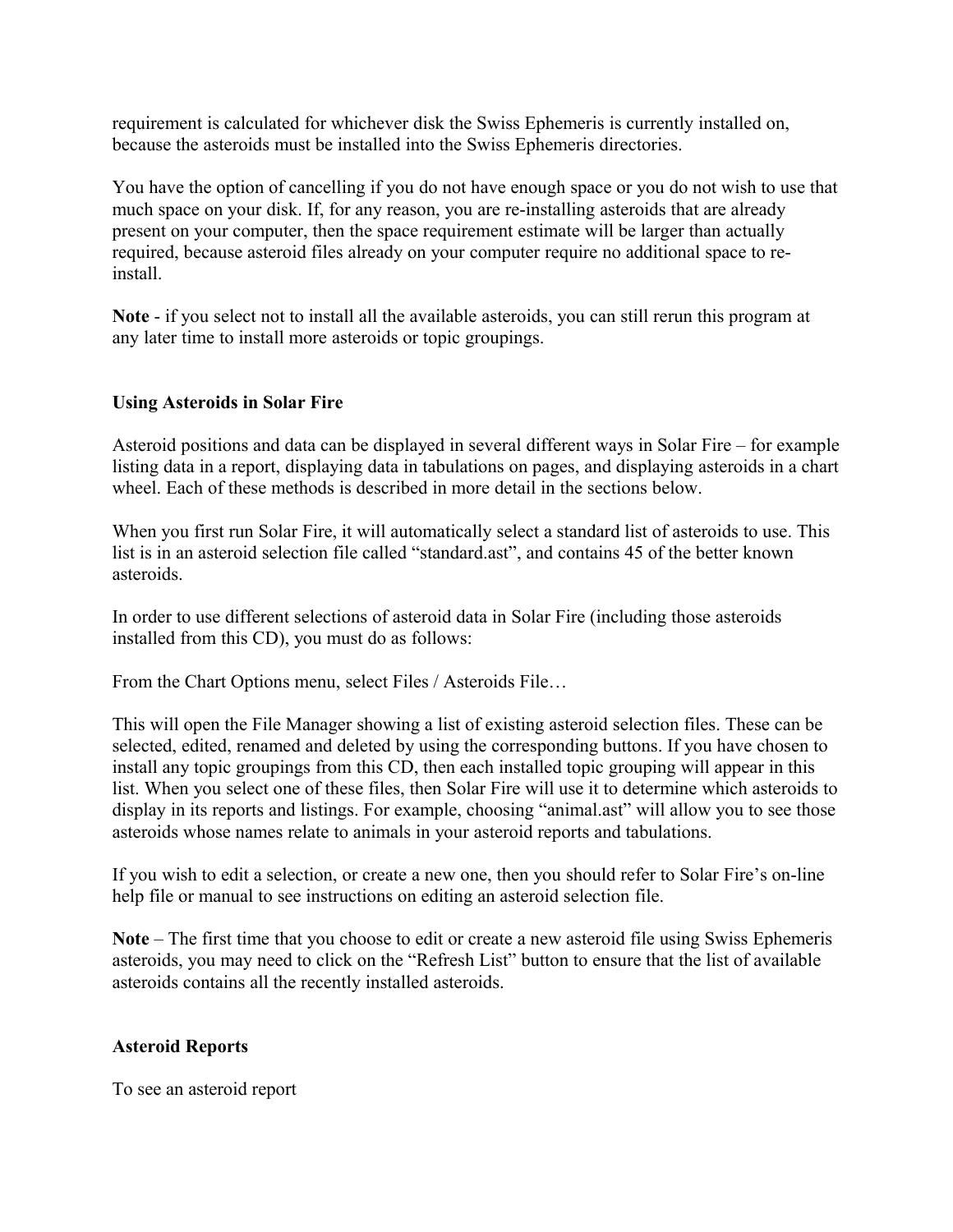- 1. From the main screen, select Reports / Current Chart
- 2. Scroll down the list of report types and highlight the "Asteroid" entry

This will display a listing of asteroid data for the current chart and asteroid selection.

| $\vert x \vert$<br>े, Chart Report                                                         |                                            |            |                         |         |                          |                     |  |  |  |  |  |  |
|--------------------------------------------------------------------------------------------|--------------------------------------------|------------|-------------------------|---------|--------------------------|---------------------|--|--|--|--|--|--|
| <b>*** ASTEROIDS ***</b>                                                                   | <b>Arabic Parts</b>                        |            |                         |         |                          |                     |  |  |  |  |  |  |
| Transits 8 Jun 2001 - Event Chart                                                          | <b>Star Aspects</b><br><b>Star Parans</b>  |            |                         |         |                          |                     |  |  |  |  |  |  |
| Aspect Set: 1 Degree Orbs - Major Aspects Only                                             | <b>Planetary Nodes</b><br><b>Asteroids</b> |            |                         |         |                          |                     |  |  |  |  |  |  |
| Aspects of Longitude and Declination                                                       | <b>Other Bodies</b><br><b>MWA</b>          |            |                         |         |                          |                     |  |  |  |  |  |  |
| Asteroid Set: Standard set of 45 asteroids<br>Asteroid Path: D:\PROGRA~1\SF5TEST\asteroid\ | Difference Listing.<br>Extra Ring Points   |            |                         |         |                          |                     |  |  |  |  |  |  |
| Name                                                                                       | Long.                                      | Trav.      | Lat.                    | R.A.    | Decl.                    | <b>Rulerships</b>   |  |  |  |  |  |  |
| * Aesculapia 1027                                                                          | $06^{\circ}$ T 55                          | $+00^*12$  | $-00^{\circ}43^{\circ}$ | 006*38' | $+02*04"$                | Modern              |  |  |  |  |  |  |
| * Amor 1221                                                                                | $07^{\circ}$ \$ $01^{\circ}$               | +00*52'    | -00*09'                 | 129*22' | $+18^{\circ}22'$         | <b>Modulus</b>      |  |  |  |  |  |  |
| * Apollo 1862                                                                              | 12*ຄ31                                     | +00*20"    | $+04*41"$               | 136*24* | $+21*33"$                | 360*00"             |  |  |  |  |  |  |
| * Arachne 407                                                                              | $17^{\circ}$ $\pm 28$                      | $+00^*15'$ | +03*57'                 | 346*55' | $-01*17"$                | 0 <sub>rb</sub>     |  |  |  |  |  |  |
| * Astraea 5<br><b>ዎ ል 0°38' A</b>                                                          | $26 \times 54$                             | +00*03'    | +01*26'                 | 328*37* | $-11$ <sup>*</sup> $11'$ |                     |  |  |  |  |  |  |
| * Atlantis 1198                                                                            | 24*#41                                     | +00*07'    | -02*46'                 | 174*02* | $-00^{\circ}26'$         | $1*30'$             |  |  |  |  |  |  |
| * Bacchus 2063                                                                             | 25*T59                                     | +01*03'    | -06*09'                 | 026*19' | +04*17'                  | <b>Report Style</b> |  |  |  |  |  |  |
| <b>x</b> Coron 1                                                                           | <b>211010D</b>                             | nn*n7'     | <b>OE*10'</b>           | つのつ+にフ! | 90*61*                   |                     |  |  |  |  |  |  |

Note that the data appears in the same order as the asteroids are listed in the asteroid selection file. Normally this is in alphabetical order, but can easily be changed to numerical order by editing the asteroid selection file.

The report is of flexible length, and can therefore potentially display thousands of asteroids. However, to avoid slow response times, it is recommended to limit the asteroid selection to about a thousand in one selection file.

#### **Page Listings**

To see an asteroid page listing

- 1. From the main screen, select View / Page Topic Index
- 2. Click on the  $+$  to the left of the Asteroids topic title
- 3. Select one of the Asteroid Pages and click on the OK button

This will display a page including a tabulation of the currently selected asteroids. The tabulation can be sorted into various orders by using the page editor. However, on an ordinary page size, only about 50 asteroids can be listed before the font size becomes significantly reduced in order to fit all the data into the tabulation. Therefore, this method is not suitable for large asteroid selections.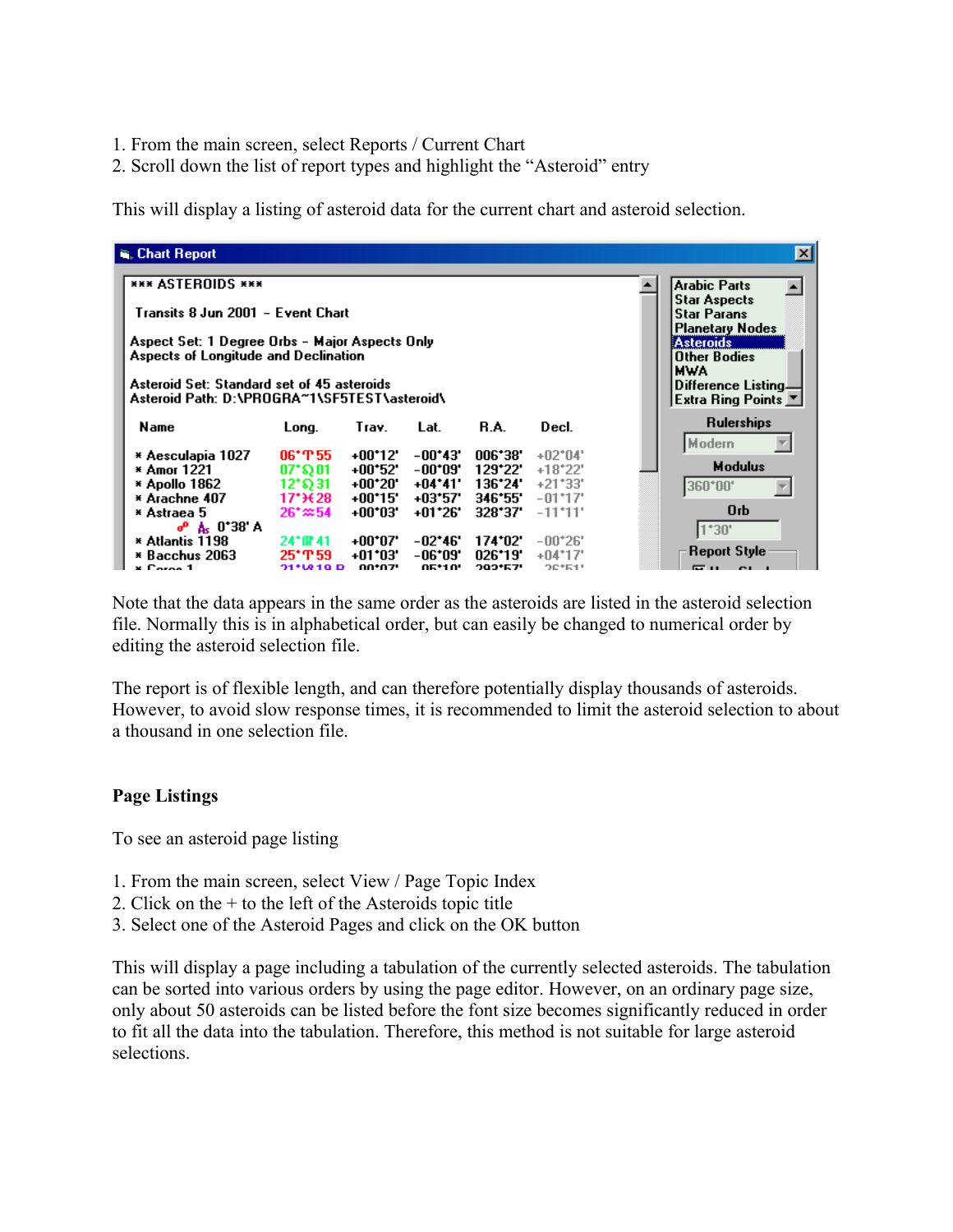| Asteroids: STANDARD.ast |                    |                  |                  |          |                  |                |  |  |  |  |  |
|-------------------------|--------------------|------------------|------------------|----------|------------------|----------------|--|--|--|--|--|
| Name                    | Long.              | Travel           | Lat.             | R.A.     | Decl.            | H <sub>s</sub> |  |  |  |  |  |
| Aesculapia 1027         | 06°T55             | +00*12'          | $-00^{\circ}43'$ | 006°38'  | $+02^{\circ}04'$ |                |  |  |  |  |  |
| Diana 78                | 06°T58.            | +00°16'          | $+02^{\circ}03'$ | 005°35'  | $+04^{\circ}39'$ |                |  |  |  |  |  |
| Bacchus 2063            | 25*ጥ59             | +01*03'          | $-06^{\circ}09'$ | 026*19'  | $+04^{\circ}17'$ | 8              |  |  |  |  |  |
| Toro 1685               | 03*850             | $+01^{\circ}18'$ | $+06^{\circ}02'$ | 1029°27' | $+18^{\circ}28'$ | 8              |  |  |  |  |  |
| Vesta 4                 | 09°832             | $+00^{\circ}25'$ | $-05^{\circ}25'$ | 038°53'  | $+09^{\circ}30'$ | 8              |  |  |  |  |  |
| Sisyphus 1866           | 21*806             | $+01^{\circ}04'$ | $-18^{\circ}22'$ | 1053°25′ | $+00^{\circ}15'$ | я              |  |  |  |  |  |
| Siwa 140                | 22° 809            | +00°24'          | -02*10'          | 1050°19' | +16*12'          | я              |  |  |  |  |  |
| Phaethon 3200           | 24° 842            | +00°20'          | $+10^{\circ}44'$ | 1049°22' | +29*20"          | я              |  |  |  |  |  |
| Juno 3                  | $02*$ II 53        | $+00^{\circ}35'$ | $-07^{\circ}56'$ | 062°25'  | $+12^{\circ}56'$ | 9              |  |  |  |  |  |
| Pandora 55              | $07^{\circ}$ II 59 | +00°27'          | $+04^{\circ}07'$ | 1065°29′ | $+25^{\circ}42'$ | 9              |  |  |  |  |  |
| Sappho 80               | $08^{\circ}$ II 51 | +00*32'          | $-02^{\circ}32'$ | 067*34'  | $+19^{\circ}15'$ | я              |  |  |  |  |  |
| Minerva 93              | 15°∏ 46            | +00°21'          | $+06^{\circ}05'$ | 1073°48' | $+28^{\circ}43'$ | 10             |  |  |  |  |  |

## **Displaying Asteroids in Wheels as Extra Ring Points**

To see up to 100 asteroids in an extra ring in a wheel, you must select or create an extra ring points file, and then display it in a wheel.

To Create an extra ring points file which includes the required asteroids

- 1. Select Chart Options / Extra Ring Points / and click on the Create button
- 2. Enter "My Asteroids" (for example) and click OK
- 3. Click on the Edit button
- 4. Select Point Type / Asteroid
- 5. Highlight and Add the required asteroids
- 6. Click on Save
- 7. Click on Select

To display a chart using a wheel or page with an extra ring

- 1. From the main screen, select View / Page Topic Index
- 2. Click on the + to the left of the Basic topic title
- 3. Select "Wheel with Extra Points" on click on the OK button

This will display a page including a tabulation of the currently selected asteroids, and a wheel showing the asteroid positions in a ring around the natal planets.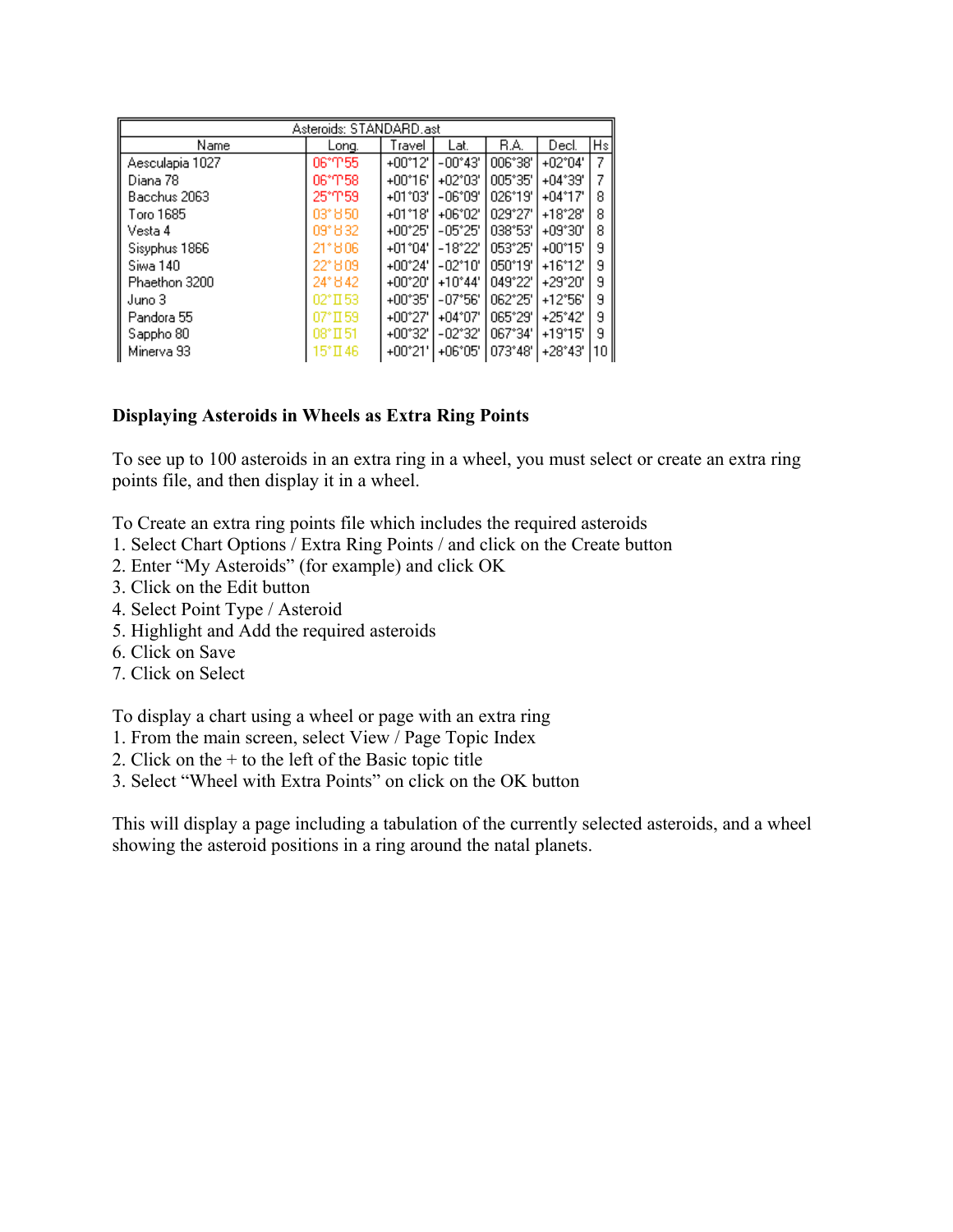

## **Using Asteroids in Dynamic Reports and Graphic Ephemerides**

Asteroids may be included as either radix points or dynamic points in Solar Fire's Dynamic Transits and Progressions report as well as in Graphic Ephemerides.

To select asteroids in these modules, click on one of the "Extra" boxes in the "Point Selection" frame. This will open up the File Manager with a list of pre-existing extra point selection files. You can choose one of these pre-existing selections, or use the "Edit" button to open up the Extra Point Editor. Amongst other options (such as fixed stars and Arabic parts), this screen allows you to select an asteroid file.

Note that when you select an asteroid file, ALL the asteroids referred to in that file will be included in the dynamic report. If the selected asteroid file contains a very long list of asteroids, then the dynamic report or ephemeris generation process will become rather slow due to the large amount of calculation required. Therefore it is generally recommended to select only asteroid files which contain no more than 50 asteroids or so. If necessary, you can create a new asteroid selection file which contains only those particular asteroids of interest for your dynamic report.

When viewing a dynamic report containing asteroids, you will find that they may be referred to by an abbreviation such as "a23", meaning the  $23<sup>rd</sup>$  asteroid in the list. In order to see the first six letters of each asteroid name instead of this abbreviation, switch off the "Use Glyphs" check box.

#### **Exporting Asteroid Data**

You can export asteroid data for one or more charts (as well as many other types of data) into plain text (ASCII) files for use in other programs such as spreadsheets.